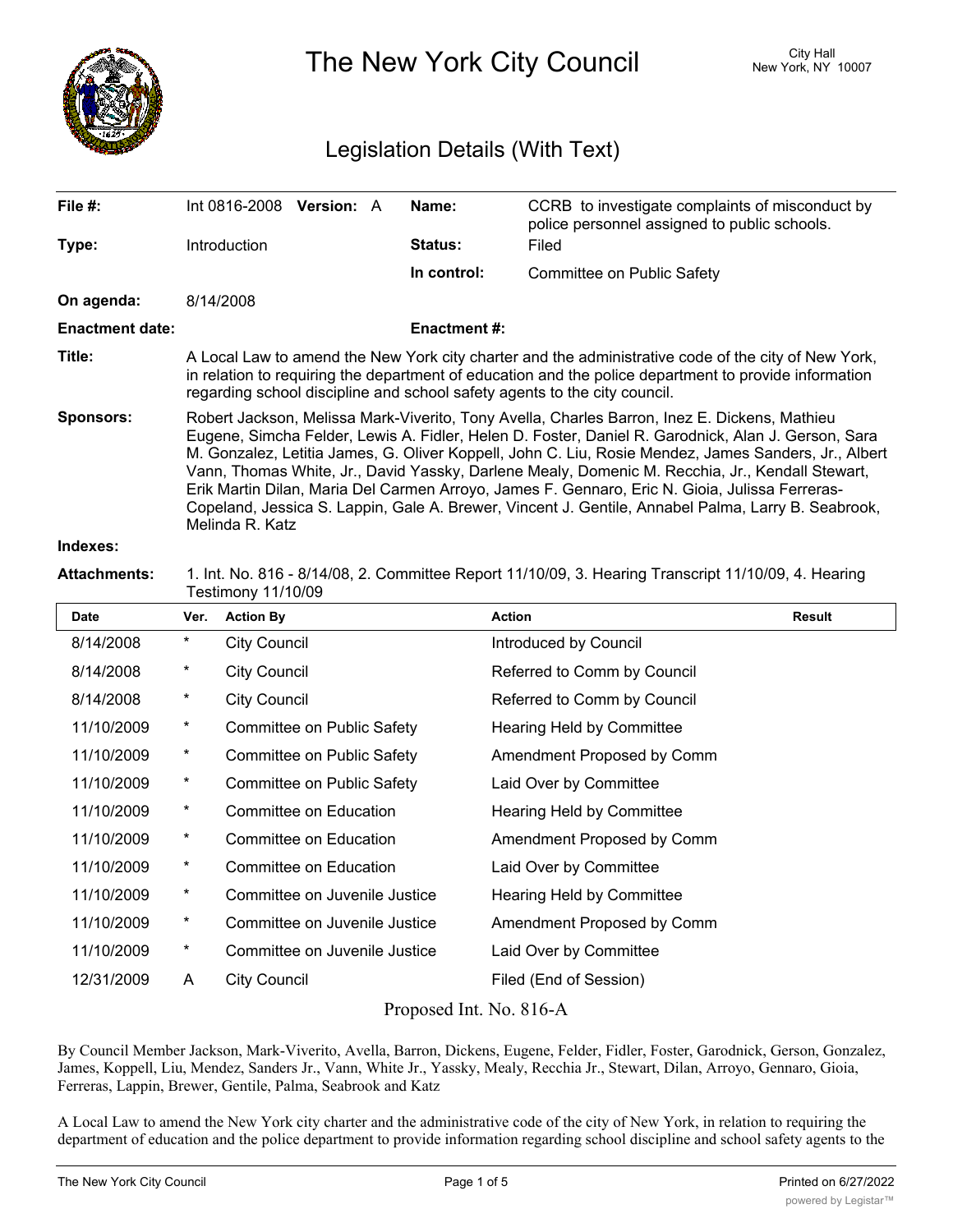city council.

Be it enacted by the Council as follows:

Section 1. Chapter 20 of the New York city charter is amended by adding a new section 530, to read as follows:

§ 530. Education department report on student discipline. The department of education, or its successor, shall submit to the council on a quarterly basis, disaggregated by school, a report, based on data from the preceding quarter, on discipline of students in tabular form, including:

a. The total number of students, disaggregated by school, race/ethnicity, age, sex, gender identity and expression (if selfreported) and student status (whether the student is in general education, special education, English language learner, or resource room/related services):

1. subjected to a superintendent suspension;

2. subjected to a principal suspension;

3. subjected to an expulsion;

4. removed from a classroom by a teacher;

5. who have left whether due to (i) a transfer to another school, including the school to which such student was transferred, (ii) transfer to a disciplinary alternative school, or (iii) for some other reason;

6. discharged from school.

b. For each incident of a superintendent suspension, principal suspension, or expulsion, the date and infraction code, or codes, related to each incident of discipline and the duration of each suspension;

c. For each incident resulting in a student being removed from a classroom by a teacher, the date and a description of each incident that resulted in removal from the classroom and the duration of each removal;

d. For each incident in which a student has left or been discharged from a school, the date and discharge and transfer code related to each instance of the student leaving or being discharged.

§2. Chapter one of title 14 of the administrative code of the city of New York is amended to add a new

section 14-152 to read as follows:

§14-152. Complaints against school safety agents. a. Definitions. For the purposes of this section the following terms shall have the following meanings:

1. "School safety agent" shall mean a person employed by the department as a peace officer for the purpose of maintaining safety in New York city public schools.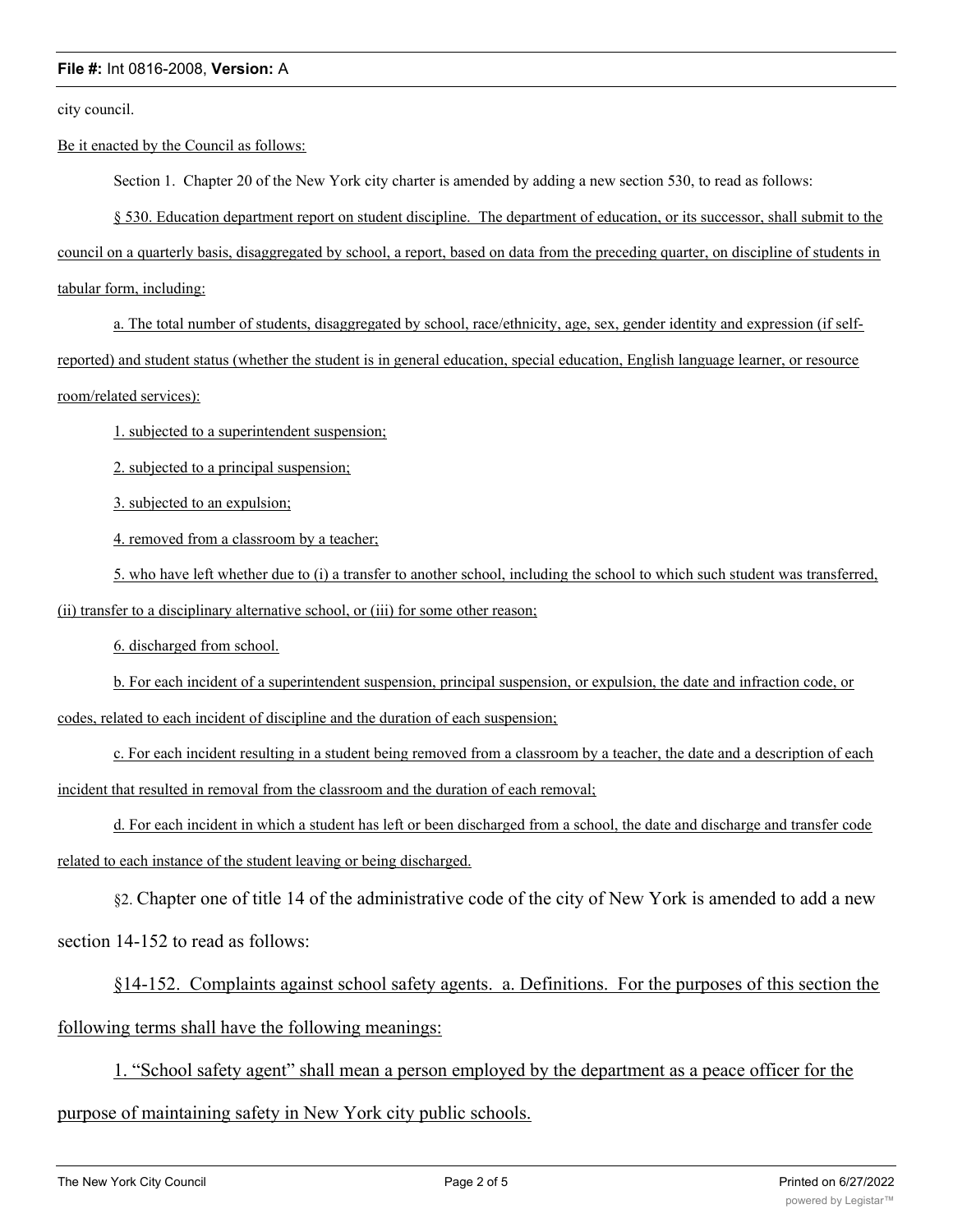2. "Complaint" shall mean an allegation, or allegations made by the same individual, against a school safety agent when the allegation or allegations concern misconduct involving excessive use of force, abuse of authority, discourtesy, or use of offensive language, including, but not limited to, slurs relating to race, ethnicity, religion, sex, sexual orientation, gender identity and expression and disability.

b. Report of complaints received against school safety agents. The department shall submit to the council on a quarterly basis a report, based on data from the preceding quarter, that shall include, at a minimum, the number of:

1. complaints against school safety agents received during the preceding quarter, disaggregated by school;

2. complaints against school safety agents, lodged directly with the department, disaggregated by complaints made by (i) students on behalf of themselves, (ii) a parent or guardian on behalf of a student, (iii) a department of education employee in his or her official capacity on behalf of a student, (iv) a parent or guardian on behalf of themselves, (v) a department of education employee on behalf of him or herself;

3. complaints referred to the department from 311 and all other sources disaggregated by complaints made by (i) students on behalf of themselves, (ii) a parent or guardian on behalf of a student, (iii) a department of education employee in his or her official capacity on behalf of a student, (iv) a parent or guardian on behalf of themselves, (v) a department of education employee on behalf of him or herself;

4. allegations made in each of the following categories: (i) excessive use of force, (ii) abuse of authority, (iii) discourtesy, (iv) use of offensive language, and (v) unreasonable confiscation of student property;

5. complaints made in each school district;

6. (i) open complaints at the end of such preceding quarter and (ii) the number of days each has been pending;

7. (i) complaints closed during such preceding quarter, (ii) the disposition of each closed complaint, and (iii) the number of days each closed complaint was open;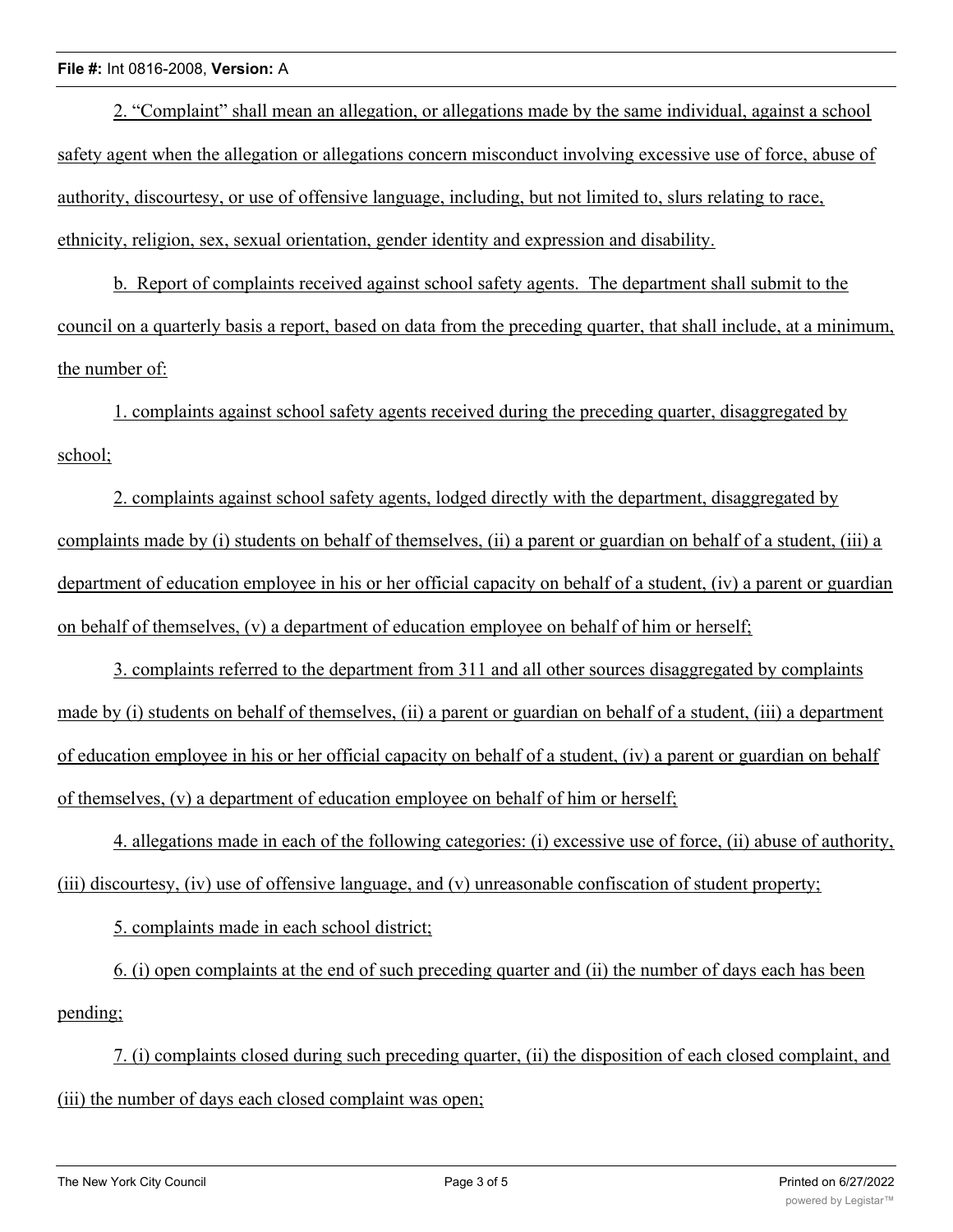8. (i) complaints in which discipline was imposed, and (ii) the specific discipline imposed upon each school safety agent in each case; and

9. school safety agents that were the subject of more than one complaint and the disposition of each such complaint, disaggregated by school safety agent.

c. Report of activity in schools. The department shall submit to the council on a quarterly basis, a report based on data from the preceding quarter, disaggregated by school race/ethnicity, age, sex, gender identity and expression (if self-reported) and student status (whether the student is in general education, special education, English language learner, or resource room/related services):

1. the number of students arrested and/or summonsed;

2. in those cases where arrests or summonses were made: (i) the charges (including penal code section), and (ii) whether the charge was a felony, misdemeanor or violation;

3. a description of each non-criminal incident that took place during the quarter; and

4. the number of incidents, both criminal and non-criminal, that arose due to metal detector or

magnetometer scanning;

d. Public education. 1. Within thirty days of the effective date of the local law that added this section, 311 operators shall inform any caller seeking to make a complaint against a school safety agent that complaints are to be lodged with the internal affairs bureau of the New York city police department, and, upon consent of the caller, shall immediately transfer any such call to the internal affairs bureau of the New York city police department.

2. The department and the department of education shall place on the first page of each of their websites text explaining that individuals may call 311 in order to make a complaint against a school safety agent.

3. Notices. A sign shall be displayed in at least one location in each department precinct and in each department of education school in which school safety agents are assigned, indicating that individuals can call 311 in order to make a complaint against a school safety agent.